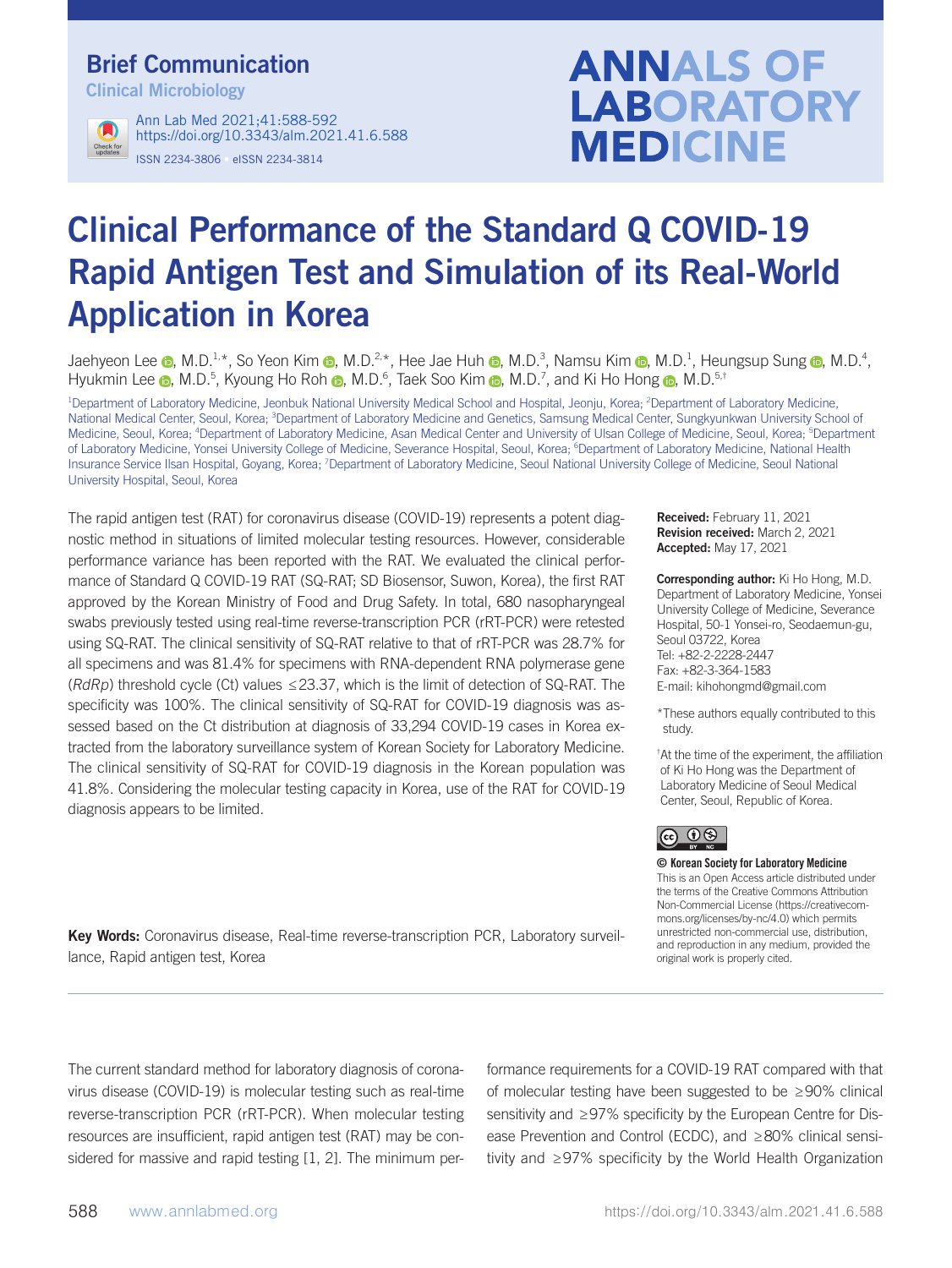

(WHO) [1]. Nevertheless, the clinical performance of COVID-19 RATs is variable, which may hamper their clinical application [3–13].

Standard Q COVID-19 RAT (SQ-RAT; SD Biosensor, Suwon, Korea) was the first RAT that was approved by the Korean Ministry of Food and Drug Safety on November 11, 2020 (https:// mfds.go.kr/brd/m\_74/view.do?seq=44004). We evaluated the performance of SQ-RAT and estimated its clinical sensitivity for COVID-19 diagnosis in the Korean population. This retrospective study was approved by the Institutional Review Boards (IRBs) of Jeonbuk National University Hospital (Jeonju), Seoul Medical Center (Seoul), and National Medical Center (Seoul), Korea (IRB approval numbers CUH-2020-12-022, SMC-2020-12-007, and NMC-2012-096, respectively). The requirement for patient consent was waived by all IRBs. All statistical analyses were performed using MedCalc Statistical Software v19.2.1 (MedCalc Software Ltd., Ostend, Belgium). SQ-RAT procedures were performed according to the manufacturer instructions, and collected data were interpreted and thoroughly checked by two laboratory physicians.

First, we determined the distribution of the initial threshold cycle (Ct) values for severe acute respiratory syndrome coronavirus 2 (SARS-CoV-2) detection using rRT-PCR of upper respiratory tract specimens in the Korean population. The data were collected from the COVID-19 laboratory surveillance system of Korean Society for Laboratory Medicine from February 7, 2020

to December 17, 2020 [14]. Data from four commercial rRT-PCR testing, including PowerChek 2019 nCoV (Kogene Biotech, Seoul, Korea), Allplex 2019-nCoV (Seegene, Seoul, Korea), Standard M nCoV (SD Biosensor), and Real-Q 2019-nCoV (Biosewoom, Seoul, Korea), all targeting the RNA-dependent RNA polymerase gene (RdRp), were included in the analysis. The RdRp Ct values were divided into six strata, and specimen sets were selected according to their distribution.

The RdRp Ct distribution from 33,294 initial upper respiratory tract specimens collected at the time of COVID-19 diagnosis is shown in Fig. 1A. Since 43.6% of the specimens had RdRp Ct values lower than the limit of detection (LoD) of SQ-RAT, (manufacturer-claimed RdRp Ct value of 23.37), this suggests that 43.6% of the patients had high viral loads and a diagnosis could be made by SQ-RAT, whereas the diagnosis could be missed for the majority (56.4%) of patients.

We tested residual nasopharyngeal swab specimens (collected from November 1 to November 30, 2020) with the Standard M nCoV Real-time Detection kit (SD Biosensor) according to the manufacturer's instructions; those specimens were stored (–70°C) in universal transport medium (ASAN Transport Medium, Asanpharm, Seoul, Korea, or T-SWAB TRANSPORT Universal Transport Medium, Noble Biosciences, Hwaseong, Korea), after being used for SARS-CoV-2 rRT-PCR testing. We selected 380 SARS-CoV-2-positive specimens allocated to the six Ct strata and 300 SARS-CoV-2-negative specimens for SQ-RAT. The clinical sensi-



Fig. 1. (A) Distribution of RdRp Ct values of all rRT-PCR tests performed on initial upper respiratory tract specimens obtained from newly diagnosed COVID-19 patients in Korea as of December 8, 2020. \*Data were collected using the PowerChek 2019 nCoV (Kogene), Allplex 2019-nCoV (Seegene), Standard M nCoV (SD Biosensor), and Real-Q 2019-nCoV (Biosewoom) tests. (B) Clinical sensitivity of SQ-RAT compared with that of rRT-PCR by Ct stratum in specimens. The Ct data were collected using Standard M nCoV.

Abbreviations: COVID-19, coronavirus disease; Ct, threshold cycle; LoD, limit of detection; RdRp, RNA-dependent RNA polymerase gene; rRT-PCR, realtime reverse-transcription PCR; SQ-RAT, Standard Q COVID-19 rapid antigen test.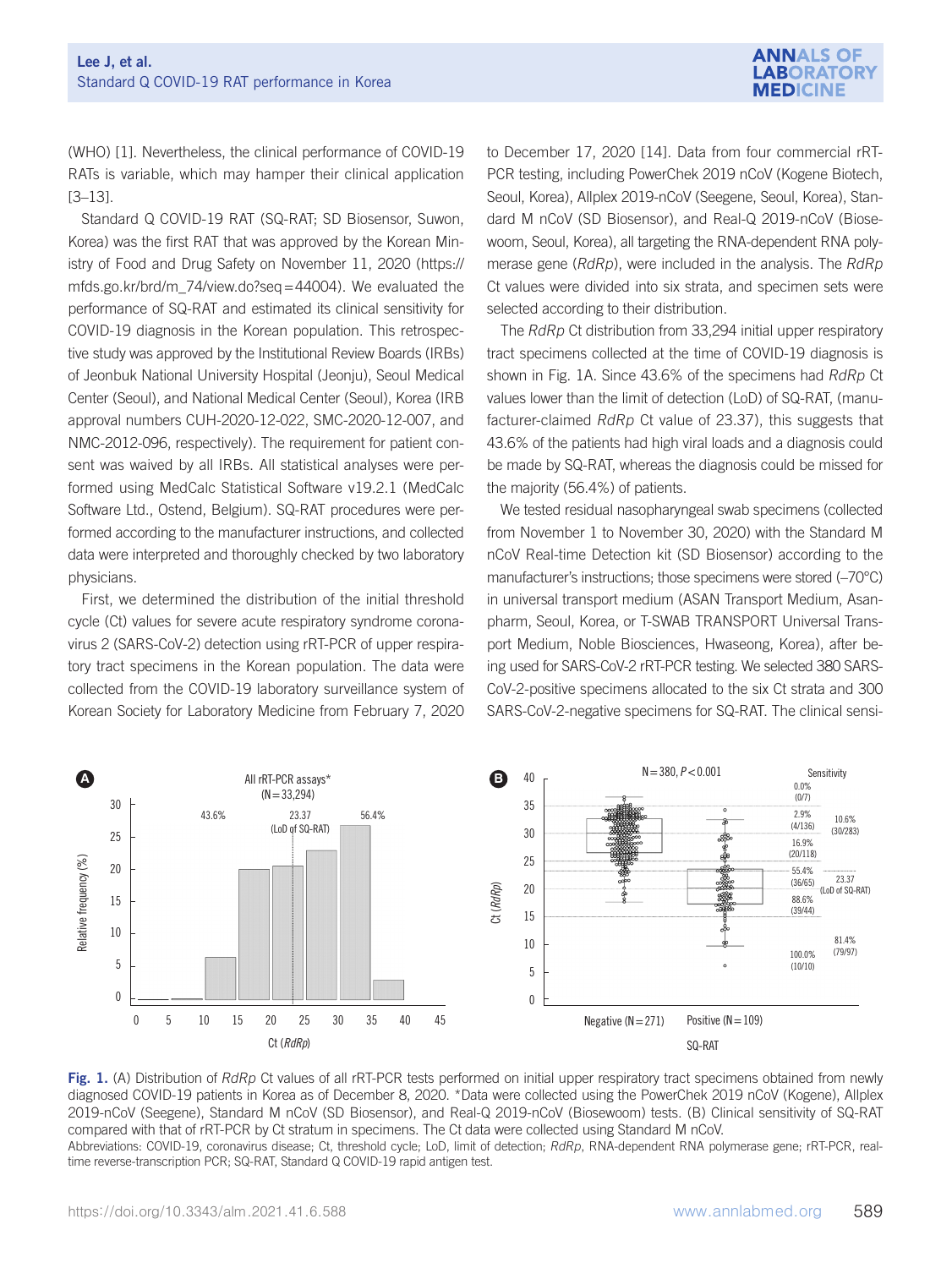tivity of SQ-RAT was 28.7% (109/380; 95% confidence interval [CI]: 24.2–33.5%), which decreased with increasing Ct value (Fig. 1B). A significant difference in clinical sensitivity was observed between specimens with Ct values ≤23.37 (81.4%) and >23.37 (10.6%), which corresponds to the manufacturer-claimed LoD of SQ-RAT (P<0.001, independent t-test). The Ct values of SQ-RAT-positive and -negative specimens showed significant differences (P<0.001, independent t-test). The specificity of SQ-RAT was 100% (300/300; 95% CI: 98.8–100%).

As the conditions of residual specimens may affect RAT performance, the impact of freeze-thaw handling of upper respiratory tract specimens on the performance of SQ-RAT was evaluated using an independent set of 82 fresh upper respiratory

Table 1. Comparison of SQ-RAT performance in fresh and frozenthawed specimens

|                 | <b>SQ-RAT</b> results |                 |              |     |  |  |  |
|-----------------|-----------------------|-----------------|--------------|-----|--|--|--|
| Ct (RdRp)       |                       | Agreement       | Disagreement | Sum |  |  |  |
|                 | Positive              | <b>Negative</b> |              |     |  |  |  |
| $5.0 - 14.9$    | 11                    | 0               | 0            | 11  |  |  |  |
| $15.0 - 19.9$   | 13                    | $\Omega$        | $\Omega$     | 13  |  |  |  |
| $20.0 - 24.9$   | 6                     | 7               | 0            | 13  |  |  |  |
| $25.0 - 29.9$   | $\Omega$              | $6\overline{6}$ | $\Omega$     | 6   |  |  |  |
| $30.0 - 34.9$   | $\Omega$              | 10              | 0            | 10  |  |  |  |
| <b>Negative</b> | $\Omega$              | 30              | 0            | 30  |  |  |  |
| Sum             | 30                    | 53              |              | 83  |  |  |  |

Abbreviations: SQ-RAT, Standard Q COVID-19 rapid antigen test; Ct, threshold cycle; RdRp, RNA-dependent RNA polymerase.

tract specimens from COVID-19 patients. The specimens were tested using SQ-RAT within 24 hours of collection after confirming SARS-CoV-2 positivity by rRT-PCR. The specimens were frozen at –70°C for three days after initial testing, thawed at room temperature (20–25°C), and then retested using SQ-RAT within two hours. The SQ-RAT results before and after freezing showed 100% agreement for all 82 specimens, regardless of the initial Ct values. Thus, frozen specimens were acceptable for evaluating the performance of SQ-RAT (Table 1).

Finally, we estimated the clinical performance of SQ-RAT based on the proportion of the observed Ct value distribution in the Korean population. The estimated clinical sensitivity of SQ-RAT in rRT-PCR-confirmed COVID-19 patients in Korea was 41.8% when the clinical sensitivity of each stratum was projected onto the Ct distribution data (Fig. 1A). The estimated clinical sensitivity for each of the four rRT-PCR testing (Table 2) varied from 33.8% to 59.7%.

We examined the clinical performance of SQ-RAT for COVID-19 diagnosis using the Ct values of initial upper respiratory tract specimens collected from newly diagnosed patients in Korea. SQ-RAT showed good specificity; however, its overall clinical sensitivity was low compared with that reported in previous studies using the same kit [3, 4, 6, 8]. This discrepancy could be due to the difference in viral loads in the clinical specimens. Nevertheless, these findings were consistent with previous studies, in which the RAT showed good clinical sensitivity in specimens with high viral loads (Ct≤25), but not in specimens with low viral loads (Ct>25) [16, 17]. Together, these findings sug-

|  | Table 2. Estimated clinical sensitivity of SQ-RAT in comparison with four rRT-PCR tests |  |  |  |  |  |  |  |  |  |  |
|--|-----------------------------------------------------------------------------------------|--|--|--|--|--|--|--|--|--|--|
|--|-----------------------------------------------------------------------------------------|--|--|--|--|--|--|--|--|--|--|

|                                                         | RdRp Ct       | Sensitivity  | Specimens of newly diagnosed COVID-19 patients with upper respiratory tract infection in Korea |                                  |                                |                                 |                             |  |  |
|---------------------------------------------------------|---------------|--------------|------------------------------------------------------------------------------------------------|----------------------------------|--------------------------------|---------------------------------|-----------------------------|--|--|
|                                                         | stratum*      | results      | All rRT-PCR tests (%)<br>$(N = 33,294)$                                                        | Allplex $(\%)$<br>$(N = 25,650)$ | PowerChek (%)<br>$(N = 3,935)$ | Standard M (%)<br>$(N = 1.942)$ | Real-Q $(%)$<br>$(N=1,762)$ |  |  |
| Proportion of each<br>stratum                           | $\leq$ 14.9   | 100          | 6.9                                                                                            | 6.5                              | 1.9                            | 23.2                            | 4.7                         |  |  |
|                                                         | $15.0 - 19.9$ | 88.6         | 20.6                                                                                           | 20.2                             | 17.8                           | 24.5                            | 28.5                        |  |  |
|                                                         | $20.0 - 24.9$ | 55.4         | 21.6                                                                                           | 21.6                             | 19.9                           | 21.0                            | 26.9                        |  |  |
|                                                         | $25.0 - 29.9$ | 16.9         | 23.2                                                                                           | 23.6                             | 24.5                           | 16.3                            | 22.9                        |  |  |
|                                                         | $30.0 - 34.9$ | 2.9          | 24.9                                                                                           | 25.0                             | 33.6                           | 14.2                            | 15.1                        |  |  |
|                                                         | $\geq 35.0$   | $\mathbf{0}$ | 2.8                                                                                            | 3.1                              | 2.3                            | 0.8                             | 1.9                         |  |  |
| LoD of SQ-RAT                                           | $≤ 23.37$     | 81.4         | 42.0                                                                                           | 41.1                             | 33.4                           | 62.9                            | 52.7                        |  |  |
|                                                         | >23.37        | 10.6         | 58.0                                                                                           | 58.9                             | 66.6                           | 37.1                            | 47.3                        |  |  |
| Estimated clinical sensitivity of SQ-RAT <sup>*,†</sup> |               |              | 41.8                                                                                           | 41.1                             | 33.8                           | 59.7                            | 49.2                        |  |  |

\*based on SD biosensor Standard MnCoV results; <sup>†</sup>Sum of all clinical sensitivity values in the Ct strata multiplied by the corresponding proportion in Fig. 1. Abbreviations: Allplex, Allplex 2019-nCoV; COVID-19, coronavirus disease 2019; Ct, threshold cycle; PowerChek, PowerChek 2019 nCoV; LoD, limit of detection; Real-Q, Real-Q 2019-nCoV; *RdRp*, RNA-dependent RNA polymerase gene; rRT-PCR, real-time reverse-transcription PCR; SQ-RAT, SD Biosensor Q rapid antigen test; Standard M, Standard M nCoV.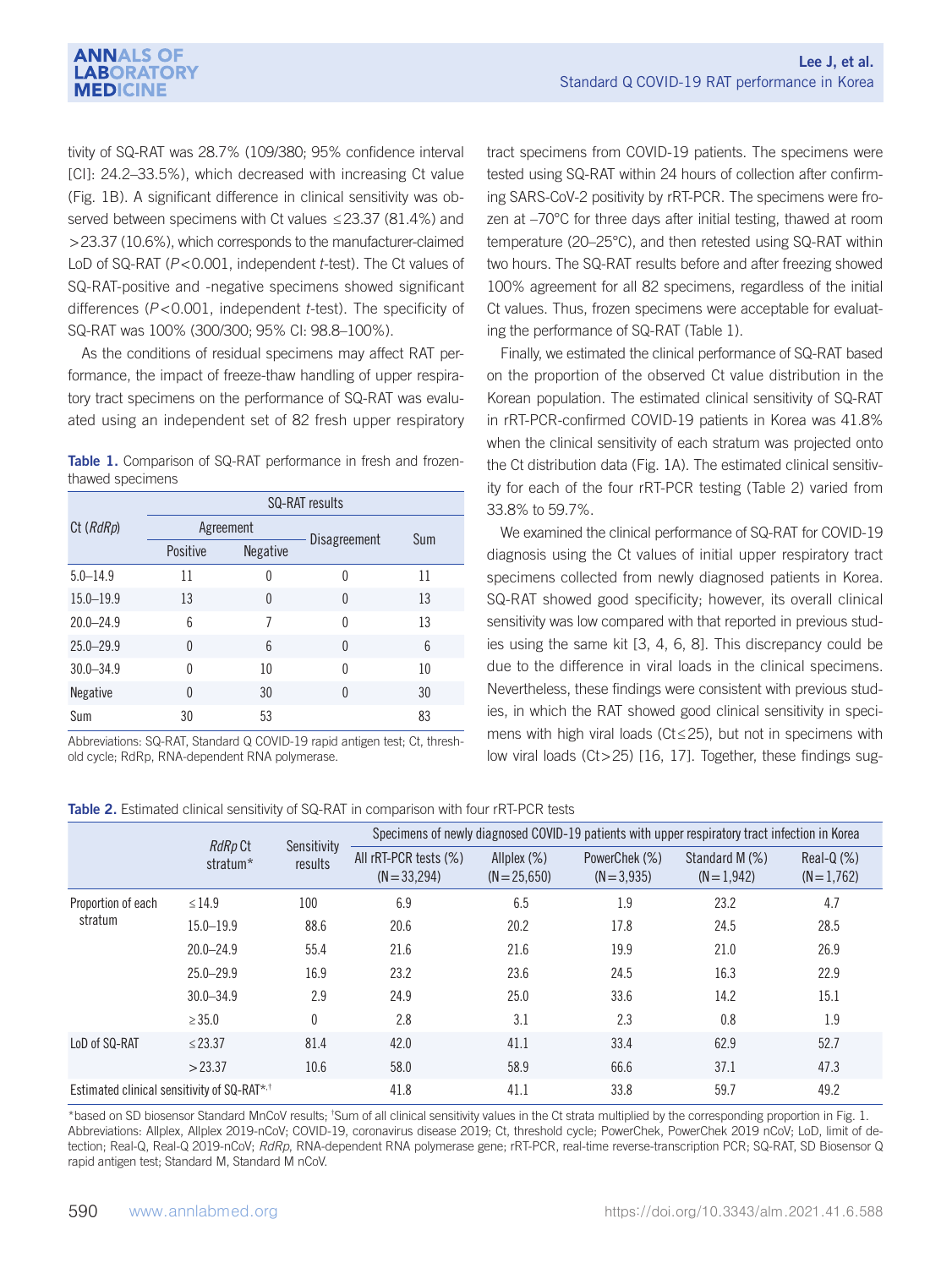

gest that the viral load distribution in the target population has a direct impact on the clinical sensitivity of RATs.

The Ct value distribution in this study was obtained from online laboratory surveillance data comprising Ct values collected at diagnosis and submitted by independent and hospital-associated clinical laboratories in Korea, but not from public health laboratories. More than a half of the specimens had Ct values >25 at diagnosis; consequently, the clinical sensitivity of SQ-RAT for COVID-19 diagnosis in the general Korean population was estimated to be low, which decreased in specimens with high Ct values (low viral loads). As Korea has implemented an aggressive testing strategy, the Korean surveillance data used in this study might include more pre-symptomatic or asymptomatic cases with low viral loads than data from other countries [18, 19]. Several prospective evaluations of RATs in the general population reported a limited clinical performance. For example, the Liverpool pilot study reported that RATs would miss more than a half of the cases and that their clinical sensitivity did not fulfill the requirements of the ECDC and WHO [1, 9, 10, 20]. These findings indicate that the viral loads of the target population should be considered for performance evaluation of in vitro diagnostic testing for COVID-19, as the performance of a diagnostic method affects the effectiveness of measures to contain the COVID-19 pandemic [13].

This study had some limitations. First, differences in the performance and usage of PCR reagents might have affected the Ct value distribution. Second, SQ-RAT was evaluated using residual upper respiratory tract specimens. Although most RAT evaluation studies used residual specimens, the clinical sensitivity may have been affected by the specimen type [16, 17].

In summary, this study revealed that SQ-RAT has limited clinical sensitivity for COVID-19 diagnosis in the Korean population. Considering the sufficient molecular testing capacity in Korea, the usefulness of RATs for COVID-19 diagnosis seems to be limited to situations in which molecular testing cannot be accessed immediately.

### ACKNOWLEDGEMENTS

We thank Mallikarjun Handigund (Department of Laboratory Medicine, Jeonbuk National University Hospital), Kyoung Ah Lee, Seung Hyun Kim, Yeoung Im An, Dong Geun Lee (Department of Laboratory Medicine, Seoul Medical Center), Youngsil Jung, and Jinwoo Park (Department of Laboratory Medicine, National Medical Center) for their contribution to our study.

## AUTHOR CONTRIBUTIONS

Lee J, Kim SY, and Hong KH designed the study, analyzed the data, and wrote the manuscript. Lee J, Kim SY, and Kim N conducted the experiments. Huh HJ, Hong KH, Roh KH, Kim TS, and Lee H contributed to surveillance data collection. Hong KH performed the statistical analysis and interpretation. Sung H and Lee H contributed to the conception and revision of the manuscript. All authors read and approved the final manuscript.

#### CONFLICTS OF INTEREST

None declared.

#### RESEARCH FUNDING

None declared.

#### ORCID

Jaehyeon Lee https://orcid.org/0000-0003-3211-8903 So Yeon Kim https://orcid.org/0000-0003-1774-0382 Hee Jae Huh https://orcid.org/0000-0001-8999-7561 Namsu Kim https://orcid.org/0000-0002-7725-6800 Heungsup Sung https://orcid.org/0000-0002-6062-4451 Hyukmin Lee https://orcid.org/0000-0002-8523-4126 Kyoung Ho Roh https://orcid.org/0000-0002-6291-9229 Taek Soo Kim https://orcid.org/0000-0002-2093-1721 Ki Ho Hong https://orcid.org/0000-0002-5700-9036

### REFERENCES

- 1. European Centre for Disease Prevention and Control. Options for the use of rapid antigen tests for COVID-19 in the EU/EEA and the UK. Technical Report. ECDC. Stockholm, 2020.
- 2. Hong KH, Lee SW, Kim TS, Huh HJ, Lee J, Kim SY, et al. Guidelines for laboratory diagnosis of coronavirus disease 2019 (COVID-19) in Korea. Ann Lab Med 2020;40:351-60.
- 3. Iglói Z, Velzing J, van Beek J, van de Vijver D, Aron G, Ensing R et al. Clinical Evaluation of Roche SD Biosensor Rapid Antigen Test for SARS-CoV-2 in municipal health service testing site, the Netherlands. Emerg Infect Dis 2021;27:1323-29.
- 4. Yamayoshi S, Sakai-Tagawa Y, Koga M, Akasaka O, Nakachi I, Koh H, et al. Comparison of rapid antigen tests for COVID-19. Viruses 2020;12: 1420.
- 5. Corman VM, Haage VC, Bleicker T, Schmidt ML, Mühlemann B, Zucho wski M, et al. Comparison of seven commercial SARS-CoV-2 rapid pointof-care antigen tests: a single-centre laboratory evaluation study Lancet Microbe. 2021 Apr 7. doi: 10.1016/S2666-5247(21)00056-2.
- 6. Olearo F, Nörz D, Heinrich F, Sutter JP, Rödel K, Schultze A, et al. Han-